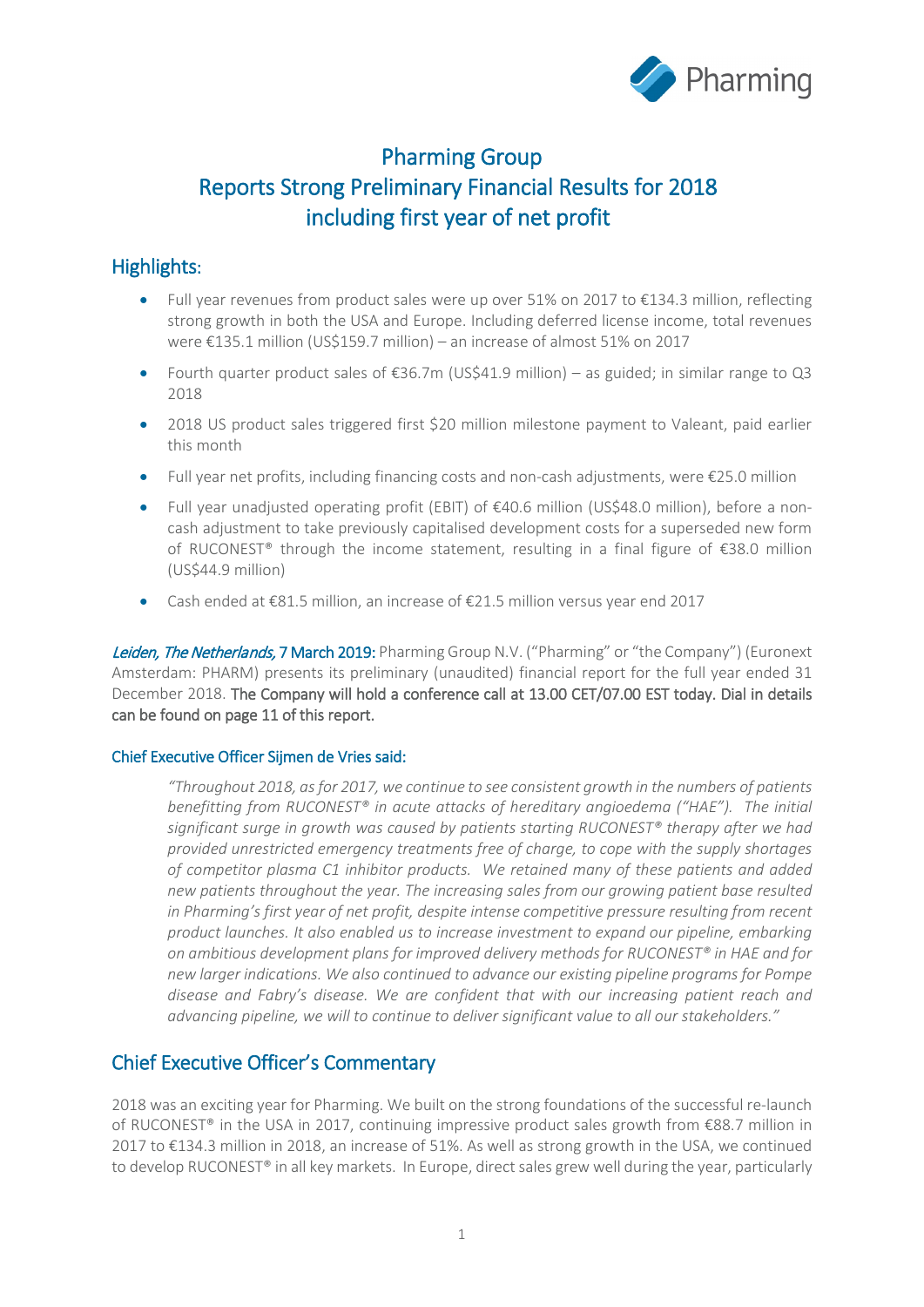

in the major markets of Western Europe, resulting in strong gains in France and the UK and continued growth in Germany, Austria and the Netherlands.

# First year of Net Profits

As result of the steady sales growth, the Company was profitable at the net level in every quarter and for the year as a whole. Total net profit for the year ended at €25.0 million, representing a net margin of 19% and well ahead of analysts' forecasts. Operating profit for the year (i.e. EBIT), before a one-off small non-cash correction, almost doubled to €40.6 million (2017: €21.9 million on the same basis), representing an improved operating margin of 30% (2017: 24%). This was achieved despite significant investments in providing free-of-charge emergency support to patients during the stock outages of competitors at the start of the year.

As a result of the continued sales growth in the USA, we achieved the sales level required to trigger the first US\$20 million milestone payment due to Bausch Health Companies Inc. (formerly Valeant Pharmaceuticals International, Inc.) which was duly made earlier this week. If sales growth continues at or near the current level, the remaining US\$45 million milestones will also be triggered in this or future years.

As a result, we have prudently made a (non-cash) provision for additional fair value of the contingent consideration in the balance sheet, and a corresponding charge to the profit and loss account, of €21.2 million (\$25.0 million).

In addition, the increasing profitability of Pharming means that we are likely to be able to use all of our accumulated net operating tax losses, and so we have increased the deferred tax asset which recognises these by a net amount of  $\epsilon$ 25.6 million (2017:  $\epsilon$ 9.4 million), being mainly the tax effect of the total accumulated losses to date in the Netherlands. These two provisions reflect our strong confidence in the performance of our US and EU commercial teams and patients' increasing confidence in the use of RUCONEST® as their therapy of choice to treat attacks of HAE.

### Clear product differentiation

The HAE market remains dynamic, and patient choice continues to increase as new products enter the market for prophylaxis. RUCONEST® has a unique potential competitive advantage in that it is currently the only product with the future potential to be approved for both prophylaxis and treatment of attacks of HAE. Furthermore, in order to increase the convenience of RUCONEST® for patients, we are developing new forms of RUCONEST® with new routes of administration to address both acute attacks and prophylaxis of HAE, such as (painless) intradermal, sub-cutaneous and intramuscular dosage forms with a new ready-mixed liquid vial.

#### Investing in sustainable long-term growth

At the end of 2017, we explained our strategy for sales growth in HAE based on creating an optimized sales infrastructure for our needs. During 2018 we have been able to develop this strategy further to add programs for new routes of administration for RUCONEST® and preparation for expansion of rhC1INH into other larger indications, specifically pre-eclampsia and acute kidney injury. We also continued preparation of a clinical trial program for α-glucosidase for Pompe disease. This enhanced strategy and developing pipeline provides Pharming with excellent potential to deliver strong sustainable growth for the long term in these very large areas of unmet medical needs.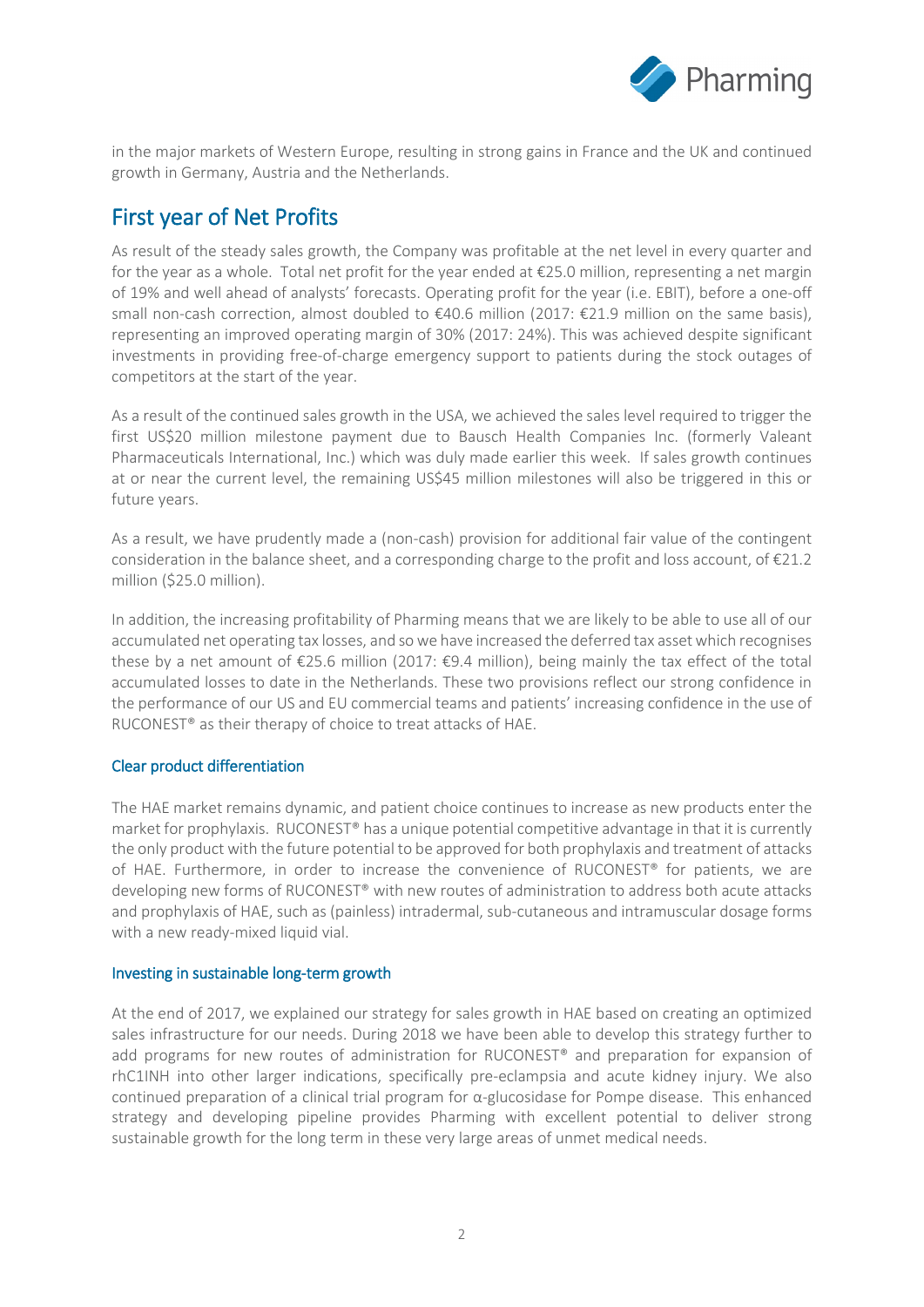

None of these achievements and development programs would be possible without the support, expertise and hard work of all our employees. I would like to take this opportunity once again to thank all Pharming employees as well as all of our investors, partners and debt providers for their support and commitment throughout 2018, which enabled us to execute on the commercial development of the Company to create a platform for continued growth.

I look forward with confidence to continuing the upward trajectory of Pharming in 2019, with sales increasing further, new exciting pipeline projects and new opportunities for enhanced shareholder value.

#### Leiden, 7 March 2019

Sijmen de Vries Chief Executive Officer and Chairman of the Board of Management

### Financial summary

| Amounts in €m except per share data             | 2018   | <i>2017</i><br>Restated** | %<br>Change |
|-------------------------------------------------|--------|---------------------------|-------------|
| <b>Income Statement</b>                         |        |                           |             |
| Product Sales                                   | 134.3  | 88.7                      | 51%         |
| License Revenue                                 | 0.8    | 0.9                       | (15%)       |
| Total Revenue                                   | 135.1  | 89.6                      | 51%         |
| Gross profit                                    | 113.0  | 77.2                      | 46%         |
| Operating result                                | 38.0   | 21.9                      | 74%         |
| Financial Income, expenses and adjustments      | (37.1) | (107.6)                   | (66%)       |
| Tax credit/(expense)                            | 24.1   | 9.4                       | $n/a*$      |
| Net result                                      | 25.0   | (76.2)                    |             |
| <b>Balance Sheet</b>                            |        |                           |             |
| Cash & marketable securities                    | 81.5   | 60.0                      | 36%         |
| <b>Share Information</b>                        |        |                           |             |
| Earnings per share before dilution $(\epsilon)$ | 0.041  | (0.152)                   | 126%        |

*\* The tax credit is principally a one-off credit reflecting the balance of the Company's net operating losses taken on the balance sheet, and is therefore not directly comparable year on year.*

*\*\* Prior year's financial statements have been restated as detailed below under Financial Highlights on page 5.*

## Summary of 2018

### Operational highlights

• In June, Pharming held its first Capital Markets Day in New York with live webcast to the rest of the world. At the Capital Markets Day, the Company discussed its ongoing activities and the strategy for its growing research and development pipeline both for recombinant human C1 esterase inhibitor (rhC1INH) and new protein replacement products for Pompe and Fabry diseases. The briefing was intended to inform shareholders, potential investors and other interested parties about Pharming's current and planned activities in the areas of: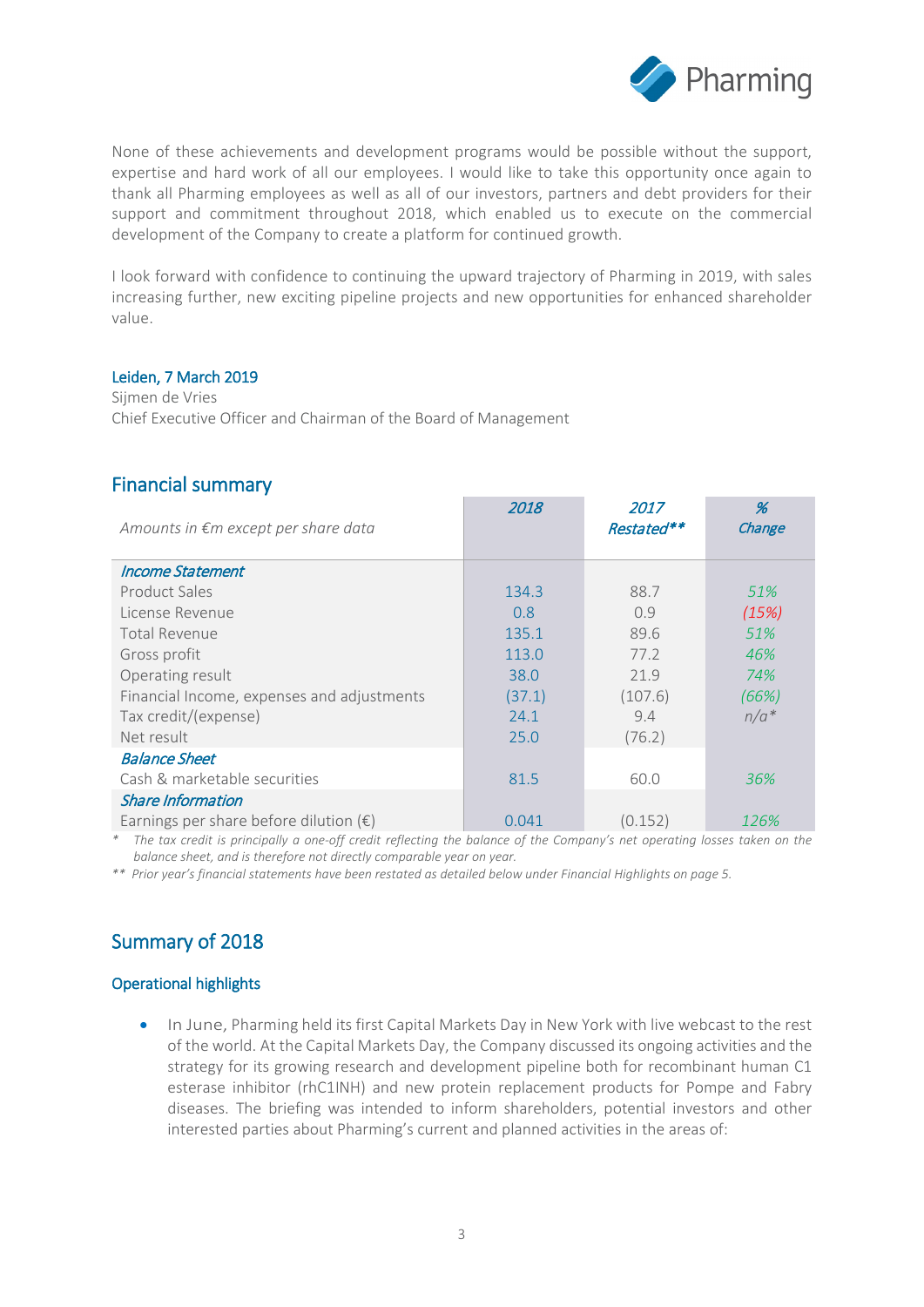

- o new development of its lead product RUCONEST® within the HAE space to meet patients' needs;
- o new development of RUCONEST®/rhC1INH outside the HAE space to tackle other major unmet medical needs for which there are no current approved or effective therapies; and
- o clinical development of new protein replacement products which address significant shortcomings of existing therapies.

The Capital Markets Day included presentations from key opinion leaders in HAE and preeclampsia. Professor Marc Riedl, Professor of Medicine at the University of California, San Diego, Clinical Director of the US HAEA Angioedema Center and a world expert on the diagnosis, treatment and etiology of hereditary angioedema, and Professor Gustaaf Dekker, of the school of Obstetrics and Gynaecology at the University of Adelaide and a world expert on the etiology and treatment of pre-eclampsia, made presentations of the potential value of C1 esterase inhibitor in these conditions.

- In January, the U.S. Food and Drug Administration (FDA) accepted for review Pharming's supplemental Biologics License Application (sBLA) for RUCONEST® [Recombinant Human C1 Esterase Inhibitor/conestat alfa] for routine prophylaxis to prevent attacks in adult and adolescent patients with hereditary angioedema (HAE). The FDA indicated that the sBLA was sufficiently complete to permit a substantive review and set an action date of September 21, 2018.
- In September, the Company received a Complete Response Letter (CRL) regarding the sBLA for RUCONEST®. Unfortunately, as a result of the limited size of the (Phase II) studies and the limited duration of the treatment periods, the statistical hurdle for a final review question on a small subgroup of patients could not be achieved. As part of Pharming's continued commitment to HAE patients, the Company is developing new forms of RUCONEST® with new routes of administration to increase convenience, and these programs will address the review question as part of new prophylaxis (and acute) studies.
- In October, Pharming announced positive results from a Phase II investigator-initiated study of RUCONEST<sup>®</sup> in a double-blind, placebo-controlled clinical trial in patients at risk of nephropathy resulting from contrast-enhanced examinations. The study was led by Dr. Michael Osthoff at the University Hospital Basel, Basel, Switzerland.

The positive results were especially clear in the sub-group of patients undergoing percutaneous coronary interventions such as stent insertions. The intent-to-treat analysis in this group showed that patients on RUCONEST® had a median percentage change in peak urinary Neutrophil Gelatinase-Associated Lipocalin within 48 hours, the primary endpoint for the study and a generally-recognized early marker of acute renal injury, of  $11.3\%$  in the RUCONEST® arm and 205.2% in the placebo arm (p=0.001). The overall assessment of the study also showed trends that patients undergoing more invasive interventions and procedures requiring higher volumes of contrast medium experienced a stronger benefit from the RUCONEST® treatment.

This data therefore supports additional clinical investigations for the use of rhC1INH in this new indication where there is significant unmet medical need and forms the basis for a follow on study that is currently being designed.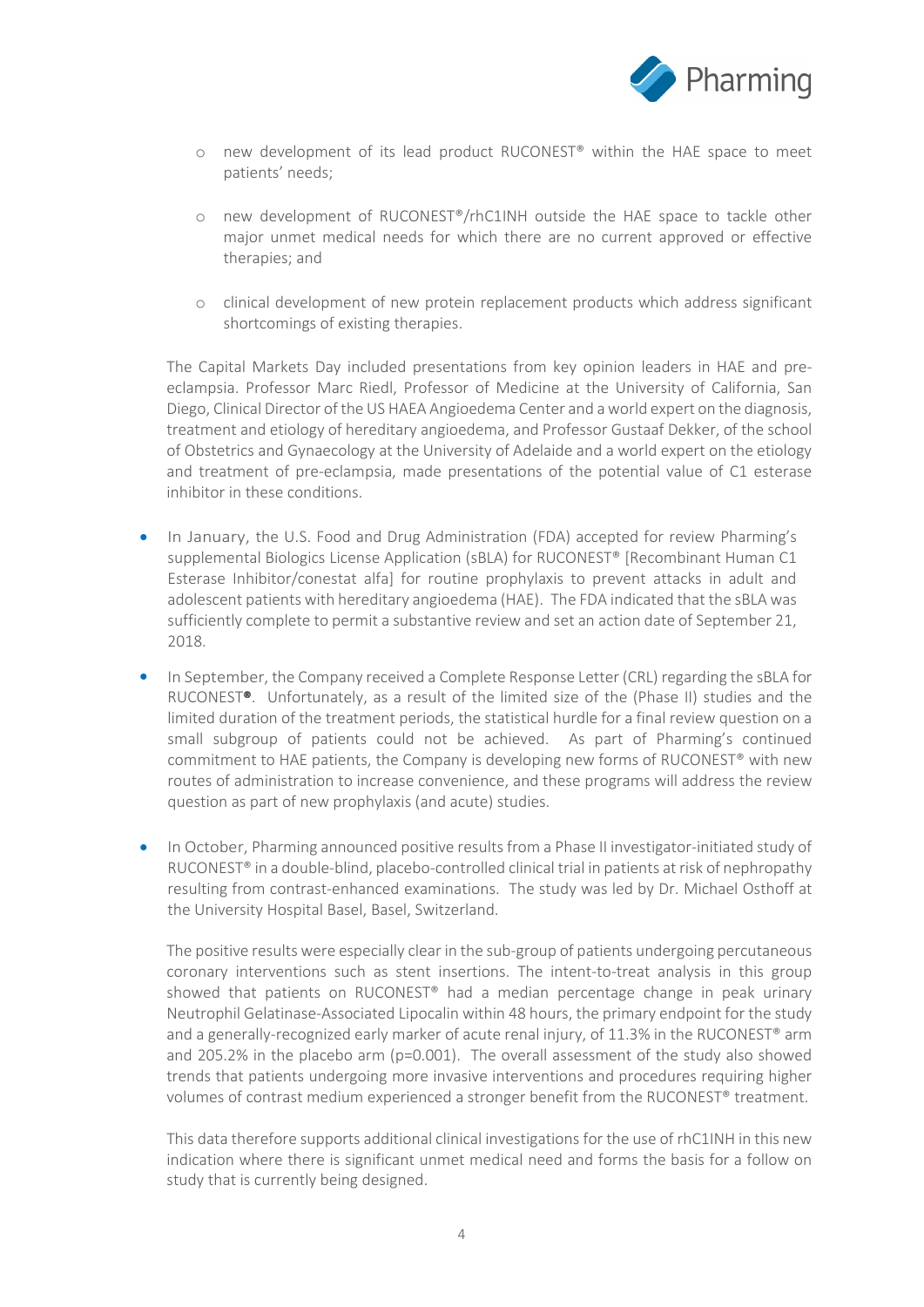

• In December, Pharming announced the presentation of results from an investigator-initiated real-world observational study of therapies in acute attacks of HAE. The study examined and compared re-dosing rates *inter alia* for human C1 esterase inhibitor (C1INH) in recombinant and plasma forms to icatibant in seven individual patients at risk of HAE attacks. A total of 69 attacks were recorded. The study was led by Professor Dr Marcus Magerl of the [Department](https://derma.charite.de/en/)  [of Dermatology and Allergy](https://derma.charite.de/en/) at the Charité Universitätsmedizin Berlin, Berlin, Germany. The main outcome of the study was that treatment with C1INH treatments requires significantly less re-dosing than icatibant to resolve HAE attacks. The full results of the study will be published by the investigators in due course.

#### Financial highlights

- As part of the Valeant transaction in December 2016, the Company raised €104 million in new funding through a combination of a rights issue, a new senior loan and both ordinary and amortizing convertible bond issues. The Company took the decision early in 2017 to refinance these bonds, which also meant refinancing the senior debt facility as well. This refinance was completed in May 2017 with Orbimed Advisors, on slightly better cash terms for the Company than the instruments it replaced. In early 2018, we were able to eliminate almost all of the remaining warrants and convertibles, so that at the year end 2018 our balance sheet and shareholding are clear of these complicating factors. This has also reduced the damaging effects of IFRS fair value adjustments relating to those warrants and convertibles which were a big feature of the 2017 financial statements.
- These exercises, together with the exercise of employee options during the first open period for many quarters, resulted in a balance sheet which has only one debt facility; the US\$100 million loan from Orbimed Advisors. Repayments of this debt facility began in September 2018. Despite repayments of in total US\$16.7 million of the debt in the third and fourth quarters, cash increased during the year by over €21.5 million to €81.5 million, from €60.0 million at the end of 2017.

#### Restatement of prior year

- Following a reassessment of the adjustments made at the end of 2017 under IFRS, we have decided to reclassify some charges and capital items, which gives a more accurate picture of the redemption of the Ordinary Convertible Bonds and exercise of related warrants. This has resulted in a net change to the net result for 2017 from an €80.0 million loss to a €76.2 million loss, and a restatement of the year end equity position from €18.8 million to €16.1 million, with the balance (€0.9 million) shown in loans and borrowings in liabilities on the balance sheet. The individual adjustments made will form the subject of a detailed note in this year's annual report.
- In March, Pharming Group shares were included in the Euronext Amsterdam SmallCap index (AScX). On entry into the AScX, Pharming became one of the larger index members. Composition of the AScX is reviewed quarterly by Euronext.

### After the year end

Since 31 December 2018, the following additional events have occurred:

• Earlier this week, Pharming paid the first milestone due to Bausch Health Companies Inc. under the agreement relating to the reacquisition of commercial rights to RUCONEST® in North America dated December 2016. This milestone payment was for \$20.0 million ( $\epsilon$ 17.5 million).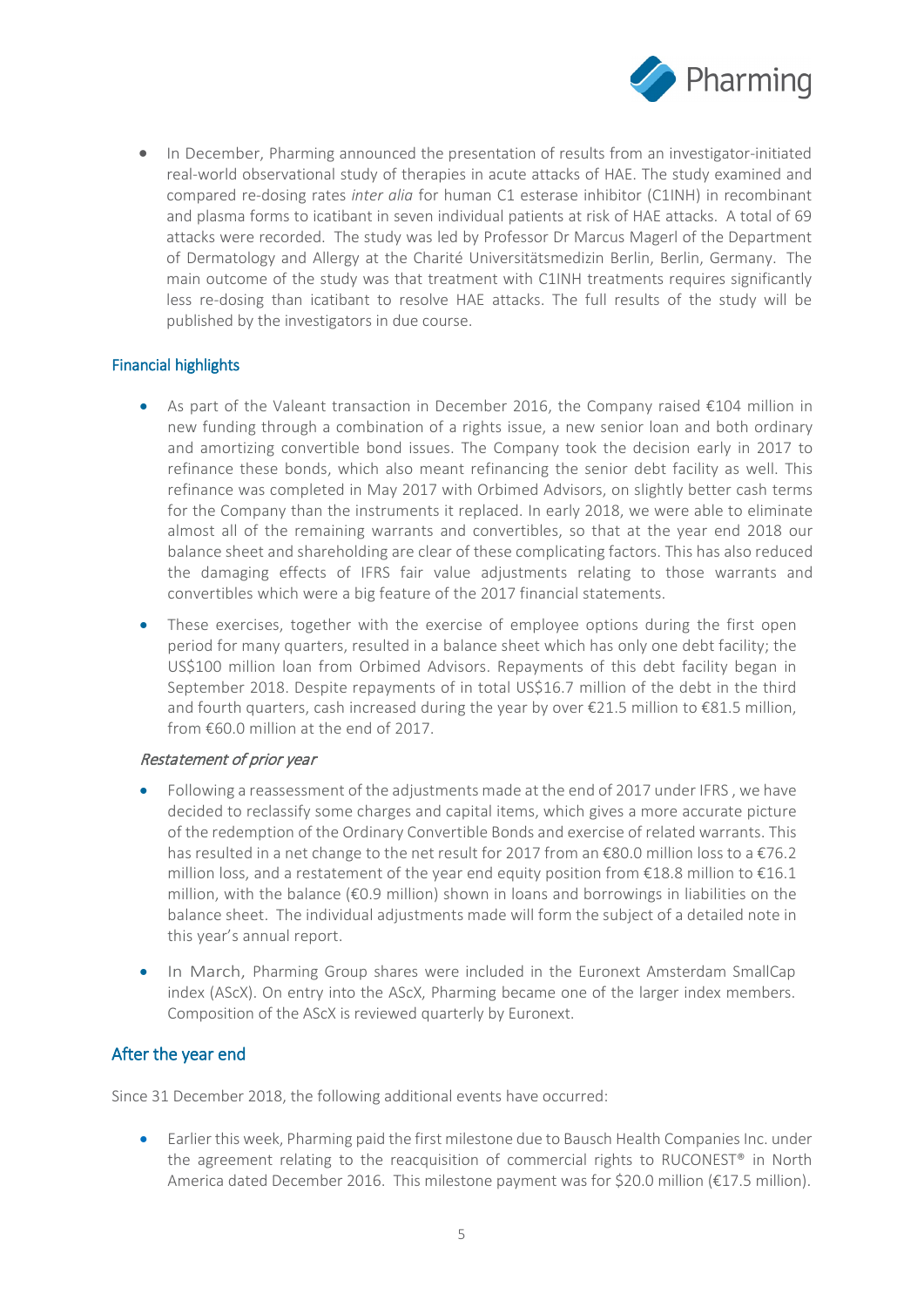

# Financial review

#### Revenues

Revenues increased to €135.1 million in 2018 (2017: €89.6 million). Both 2017 and 2018 include amounts of deferred license revenue released, reflecting a portion of earlier license fee payments from partners including Swedish Orphan Biovitrum, and China State Industry for Pharmaceutical Industry which have been allocated across a number of financial years in accordance with accounting guidelines. These amounts were €0.8 million in 2018 and €0.9 million in 2017.

Revenues from product sales by Pharming and its partners increased to €134.3 million (2017: €88.7 million) reflecting a good year overall for RUCONEST®. Sales in the USA produced €126.6 million (\$149.3 million), up from €83.7 million in 2017. This shows the effect on the top line of the effective execution of commercialisation in the USA.

Sales for RUCONEST® in Europe and the Rest of World ("RoW") were €7.7 million (2017: €5.0 million), reflecting growth in direct sales by Pharming in the countries recovered from SOBI in 2016, supported by increasing sales of our partners Cytobioteck and SOBI.

Costs of product sales in 2018 amounted to €22.2 million (2017: €12.4 million), reflecting the strongly increased sales volume and savings obtained by better inventory management, plus the cost of contributing free drug to patients unable to afford health insurance and also during the stock limitations at competitors early in the year.

Gross profit increased to €113.0 million in 2018 (2017: €77.2 million), an increase of 46%. The main reasons for this increase were the increased sales in the US and EU.

### Operating Costs

Operating costs increased to €75.0 million in 2018 net of grant income (2017: €55.3 million on the same basis). This increase was substantially due to the added cost of clinical research activities relating to the new indications and forms of RUCONEST® as well as the development cost write-back referred to above. There were small increases in marketing and sales activities both in the US and in Europe, mainly in France and the United Kingdom, and in general and administrative costs.

Marketing and sales costs of €34.5 million (2017: €31.4 million) reflect Pharming's additional new full direct commercialization activities in the US and in France and the United Kingdom in Europe, which were increased slightly during the year as a result of additional sales representatives in the USA.

R&D costs within these figures increased from €18.7 million in 2017 to €28.9 million in 2018. The increased costs mainly relate to developing the new versions of RUCONEST®, preparing for the clinical studies of rhC1INH in pre-eclampsia and acute kidney injury, and continuing work on the preparation and production of  $\alpha$ -glucosidase for Pompe disease and  $\alpha$ -galactosidase for Fabry disease using Pharming's proprietary technology platform.

General and administrative costs increased to €12.2 million (2017: €6.0 million). The increase is mainly related to the addition of senior management in the EU and US, costs incurred in connection with management of a more internationally-active company.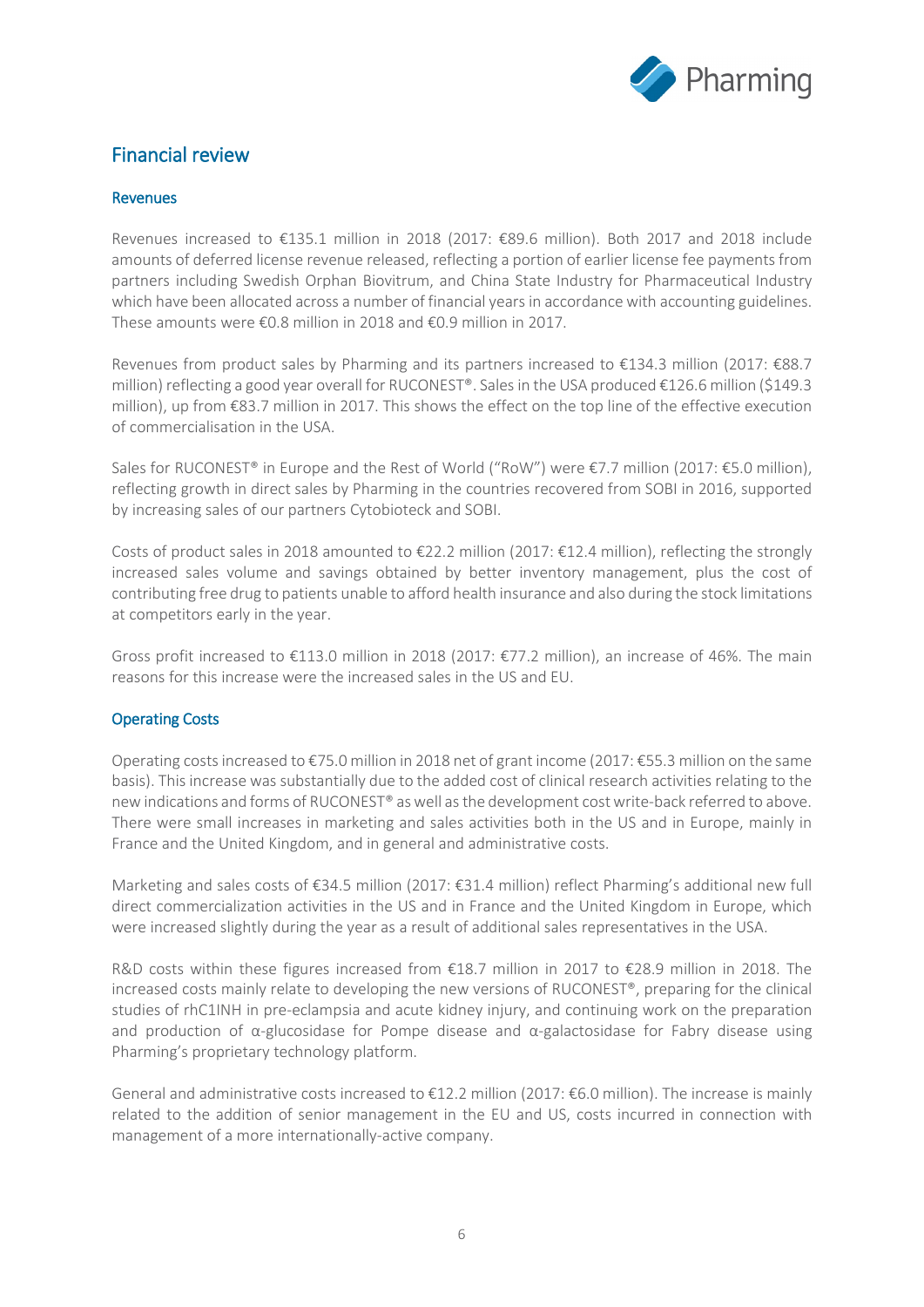

### Operating Result

Operating results improved very strongly to a profit of  $\epsilon$ 38.0 million in 2018 from  $\epsilon$ 21.9 million in 2017, an increase of 73% in spite of considerable increases in marketing and sales and R&D activity, mainly due to the effect of strong sales growth and efficient production of RUCONEST® in major markets. The basic underlying adjusted operating result was €40.6 million, but this was reduced by a one-off write-back of previously capitalised development costs of €2.6 million relating to a superseded version of the small vial now under development. Operating costs increased significantly, reflecting the increased activity preparing for new clinical studies for pre-eclampsia and acute kidney injury, as well as development work on new forms of RUCONEST® including the concentrated liquid vial format and intramuscular and subcutaneous routes of administration.

#### Financial income and expenses

The 2018 net loss on financial income and expenses was €37.1 million, compared with a loss of €107.6 million a year earlier. This is mainly due to two items: (i) the interest on loans and borrowings and noncash adjustments thereto, totalling approximately €14.3 million; and (ii) the increase in the provision for contingent consideration (i.e. the milestones due to Bausch Health Companies Inc. upon reaching certain sales targets) of €21.2 million. A loss was also recorded on the change of value of the loans and borrowings as a result of exchange rates during the year.

#### **Taxation**

As a result of the growth in sales, it is now probable that the Company will be able to use all its remaining net operating tax losses from previous years going forward. The Board of Management has therefore elected to report an increase in the deferred tax asset in accordance with IFRS, reflecting the timing differences between the tax value of those losses and the time when they can be exercised. This has led to another credit to the income tax charge (i.e. a positive movement) of €24.1 million in 2018 (2017: €9.4 million).

#### Net Result

For the first time in its history, Pharming Group reported net profits in 2018. The net result of a profit of €25.0 million represented a reversal of the loss of €76.2 million in 2017. The main point of difference was the very large adjustments to profit required in 2017 in connection with the amortizing bonds and their subsequent refinance, together with a significant adjustment to fair value of derivative financial liabilities stemming from the large share price rise during 2017. The elimination of these instruments has resulted in simplification of the capitalization table which has led to much smaller adjustments relating to fair value changes during 2018. Together with a stronger operating result from larger sales, this has enabled the Company to reach net profitability which we believe will be sustainable in future periods.

#### Inventories

Inventories reduced slightly from €18.3 million in December 2017 to €17.3 million in December 2018, largely due to the increase in sales above the effect of movement of inventory from lower value raw materials to higher value drug product. This level of inventory should enable us to meet the naturally improving sales level especially in the US and in Europe.

#### Cash and cash equivalents

The cash position including restricted cash increased from €60.0 million at year-end 2017 to €81.5 million at year-end 2018. This was mainly due to the strong sales performance of RUCONEST® especially in the third and fourth quarters, and occurred despite considerable increases in marketing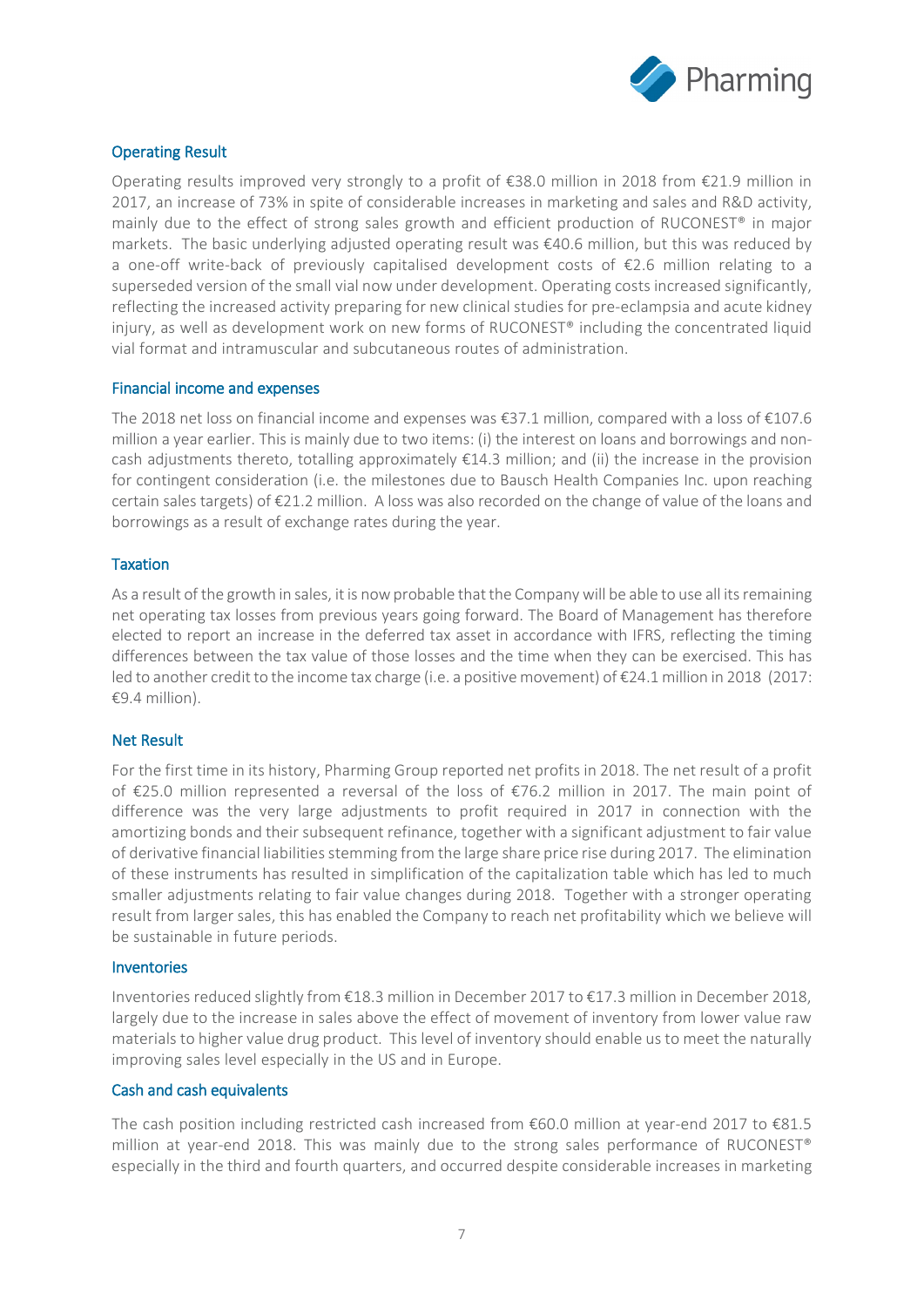

and R&D activities and the repayment of over €14.5 million (\$16.7 million) of the Orbimed loan facility. Cash generation has been strong across all four quarters of 2018, as sales revenues grew and as faster credit collection was achieved.

The Company's current pattern of sales growth, together with the strong cash generation and cash balance and the tight control over costs going forward, forms the basis of the Board of Management's view that Pharming Group should be accounted for as a going concern.

As the Company's sales are largely in US dollars and the Company's debt is largely in US dollars, a natural hedge exists which means that any decline in the US dollar exchange rate over the year to reduce sales reported in Euros has a balancing effect of reducing the size of the debt liability when reported in Euros, and *vice versa*. These movements had a total cash effect of a gain of €2.9 million (2017: loss of €1.1 million).

#### Other Financial Liabilities

The strong sales performance in 2018 has led the Board of Management to increase the book value of the contingent consideration from €28.3 million in 2017 to €49.5 million (US\$56.6 million) in 2018. This is essentially a provision for potential future costs (specifically the remaining sales milestone payments to Valeant) of contingent liabilities taken on in the context of the reacquisition of the commercial rights for RUCONEST® in North America in December 2016. This is a strong expression of confidence in the sales performance in the USA for RUCONEST®, which we believe will continue for the time being despite increased competition in the HAE marketplace. As the first milestone amount was due to be paid in the first quarter of 2019, the amount of this payment (\$20.0 million or €17.5 million) is shown in the current liabilities section of the balance sheet as at 31 December 2018, with the remainder shown under long term liabilities. Release of part of this provision will have the effect of negating the effect of the milestone payment on the Company's income statement in the first quarter 2019.

#### Deferred Tax Assets

At the same time, because we believe that we will continue to generate positive net quarterly results and thus taxable profits in 2019 and beyond, we have recorded an increase in the deferred tax asset to €35.1 million (2017: €9.4 million) in respect of net operating losses which we expect to be able to use in future periods. The net effect of this change is an increase in the net result of €24.1 million. After many years of operating losses, this is a similar strong statement in support of our belief in the underlying sustainable performance of the Company.

#### Equity

The equity position changed from €16.1 million in December 2017 to €61.8 million in December 2018, mainly due to the changes in: the net result achieved by the Company; the equity increases from conversion or redemption of options, warrants and bonds. This represents an increase of 284%.

#### Performance of Pharming shares

During 2018, the Pharming stock price fluctuated around an average price of €1.15 per share. The year-end price was €0.76 (2017: €1.13), with a high of €1.57 in both January and June 2017 and a low of €0.68 in December 2018.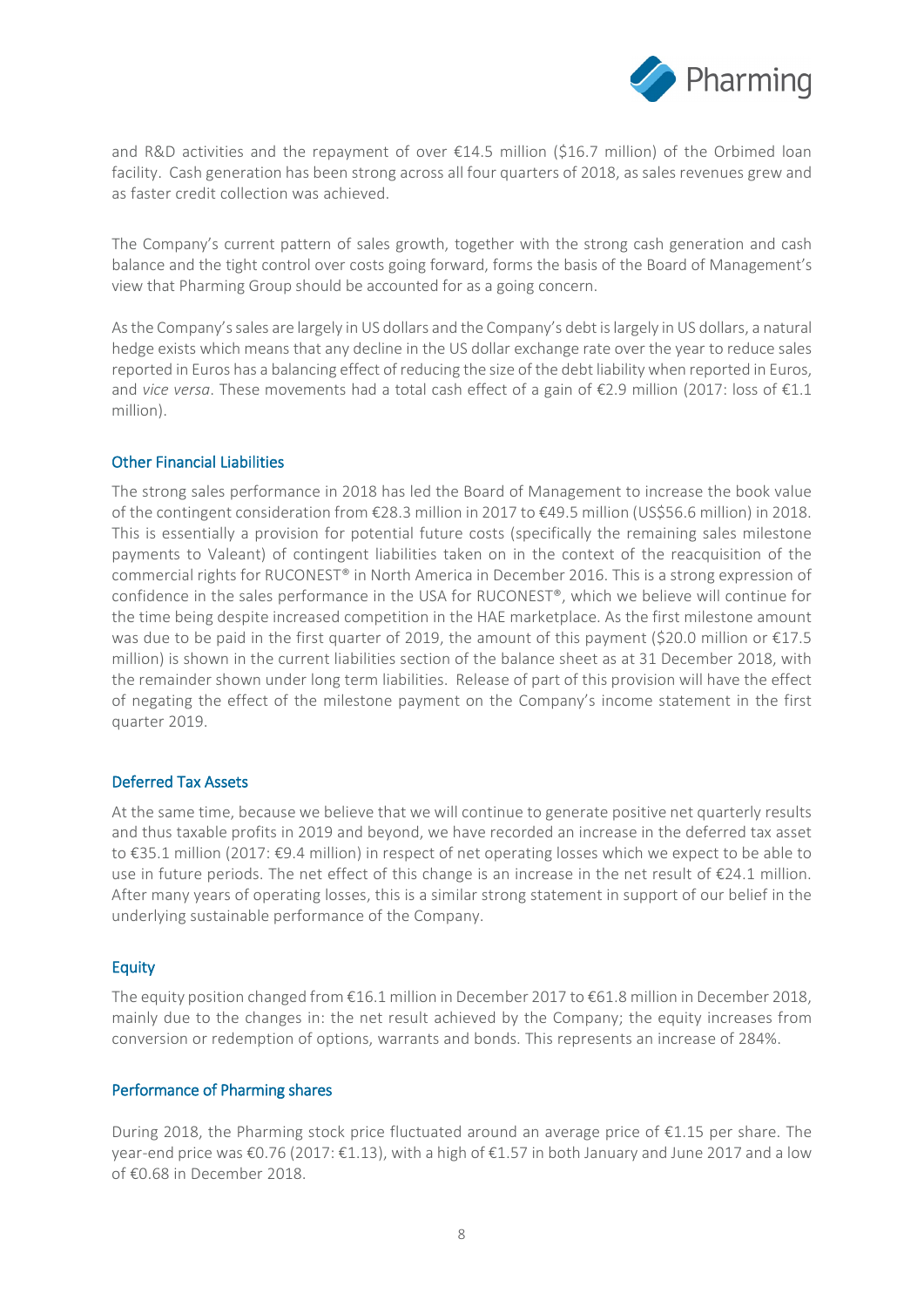

The closing number of shares as at the reporting date was 621,501,238 (2016: 579,014,891). New issues of stock representing a total of 42,486,347 shares were made to investors during the year related to the conversion of the remaining Ordinary Bonds due 2021, exercise of warrants, and exercise of employee options. As at the date of this report, the fully diluted number of shares is 663,472,724 and the number of shares in issue is 622,002,770.

# Outlook 2019

For the remainder of 2019, the Company expects:

- Continued growth in revenues from sales of RUCONEST®, mainly driven by the US and Western Europe operations.
- Continued achievement of positive net earnings during the year.
- Continued investment in the expansion of production of RUCONEST<sup>®</sup> in order to meet the growing demand for RUCONEST® internationally.
- Investment in further clinical trial programs for RUCONEST® with low-volume concentrated liquid intramuscular and subcutaneous versions of RUCONEST® for both acute treatment and prophylaxis of HAE, as well as research into other more convenient routes of administration.
- Investment in clinical trials to explore pre-eclampsia and acute kidney injury for RUCONEST®/rhC1INH.
- Investment in development of the new pipeline programs in Pompe disease and Fabry's disease, and other new development opportunities and assets as these occur.
- Increasing marketing activity where this can be profitable for Pharming, such as opening new countries for RUCONEST®.
- We will continue to support all our teams and marketing partners in order to enable the maximization of the sales and distribution potential of RUCONEST® for patients in all territories, as we continue to believe that RUCONEST® represents a fast effective, reliable and safe therapy option to treat acute angioedema attacks in patients with HAE.

No further financial guidance for 2019 is provided.

### The Board of Management

Sijmen de Vries, CEO Bruno Giannetti, COO Robin Wright, CFO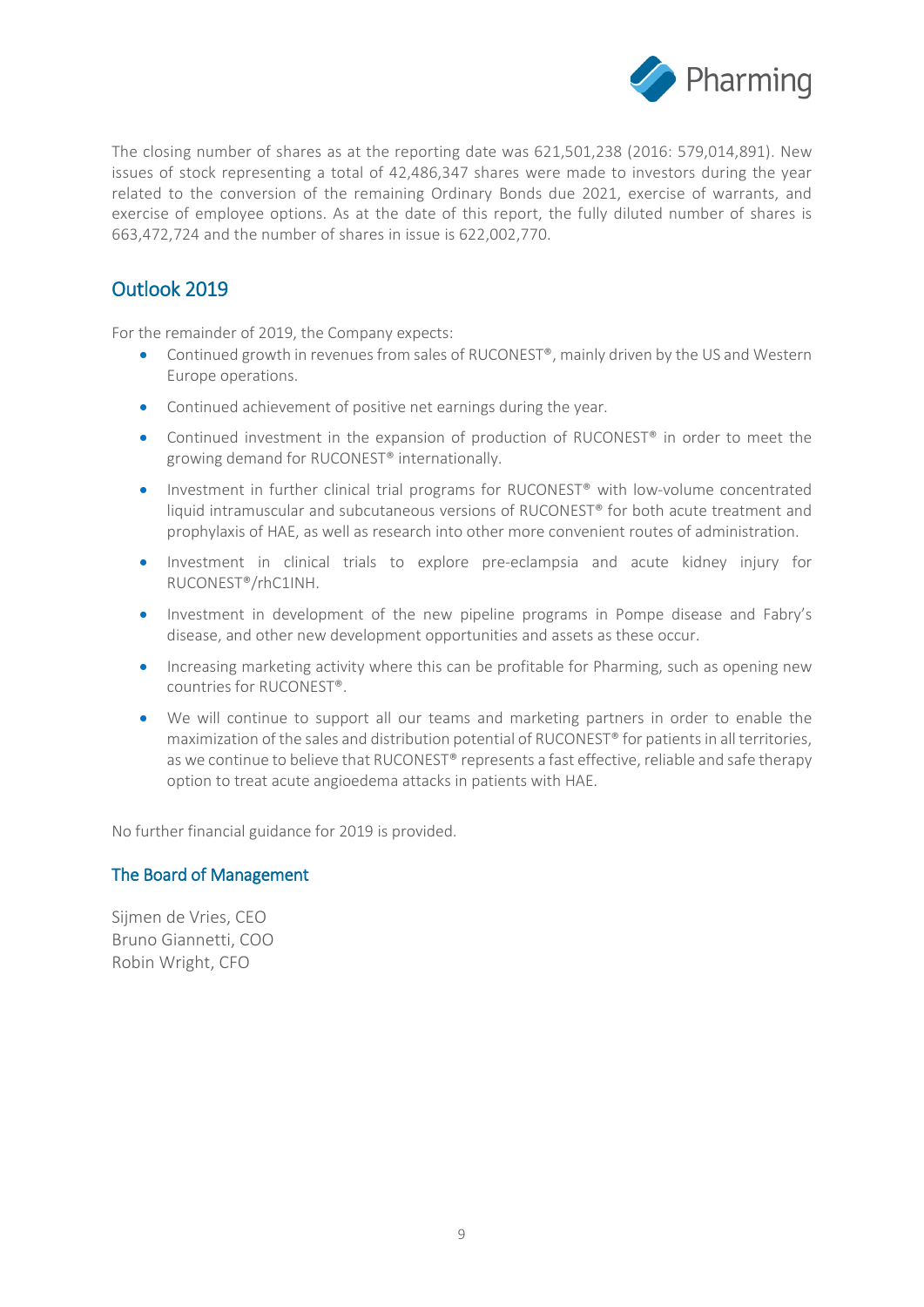

# About Pharming Group N.V.

Pharming is a specialty pharmaceutical company developing innovative products for the safe, effective treatment of rare diseases and unmet medical needs. Pharming's lead product, RUCONEST® (conestat alfa) is a recombinant human C1 esterase inhibitor approved for the treatment of acute Hereditary Angioedema ("HAE") attacks in patients in Europe, the US, Israel and South Korea. The product is available on a named-patient basis in other territories where it has not yet obtained marketing authorization.

RUCONEST® is commercialized by Pharming in Algeria, Andorra, Austria, Bahrain, Belgium, France, Germany, Ireland, Jordan, Kuwait, Lebanon, Luxembourg, Morocco, the Netherlands, Oman, Portugal, Qatar, Syria, Spain, Switzerland, Tunisia, the United Arab Emirates, the United Kingdom, the United States of America and Yemen.

RUCONEST<sup>®</sup> is distributed by Swedish Orphan Biovitrum AB (publ) (SS: SOBI) in the other EU countries, and in Azerbaijan, Belarus, Georgia, Iceland, Kazakhstan, Liechtenstein, Norway, Russia, Serbia and Ukraine.

RUCONEST® is distributed in Colombia, Costa Rica, the Dominican Republic, Panama, and Venezuela by Cytobioteck, in South Korea by HyupJin Corporation and in Israel by Megapharm.

RUCONEST<sup>®</sup> has recently completed a clinical trial for the treatment of HAE in young children (2-13 years of age) and is also evaluated for various additional follow-on indications.

Pharming's technology platform includes a unique, GMP-compliant, validated process for the production of pure recombinant human proteins that has proven capable of producing industrial quantities of high quality recombinant human proteins in a more economical and less immunogenetic way compared with current cell-line based methods. Leads for enzyme replacement therapy ("ERT") for Pompe and Fabry's diseases are being optimized at present, with additional programs not involving ERT also being explored at an early stage at present.

Pharming has a long-term partnership with the China State Institute of Pharmaceutical Industry ("CSIPI"), a Sinopharm company, for joint global development of new products, starting with recombinant human Factor VIII for the treatment of Haemophilia A. Pre-clinical development and manufacturing will take place to global standards at CSIPI and are funded by CSIPI. Clinical development will be shared between the partners with each partner taking the costs for their territories under the partnership.

Additional information is available on the Pharming website: [www.pharming.com](http://www.pharming.com/) 

### Forward-looking Statements

*This press release of Pharming Group N.V. and its subsidiaries ("Pharming", the "Company" or the "Group") may contain forward-looking statements including without limitation those regarding Pharming's financial projections, market expectations, developments, partnerships, plans, strategies and capital expenditures.*

*The Company cautions that such forward-looking statements may involve certain risks and uncertainties, and actual results may differ. Risks and uncertainties include without limitation the effect of competitive, political and economic factors, legal claims, the Company's ability to protect intellectual property, fluctuations in exchange and interest rates, changes in taxation laws or rates, changes in legislation or accountancy practices and the Company's ability to identify, develop and successfully commercialize new products, markets or technologies.*

*As a result, the Company's actual performance, position and financial results and statements may differ materially from the plans, goals and expectations set forth in such forward-looking statements. The Company assumes no obligation to update any forward-looking statements or information, which should be taken as of their respective dates of issue, unless required by laws or regulations.*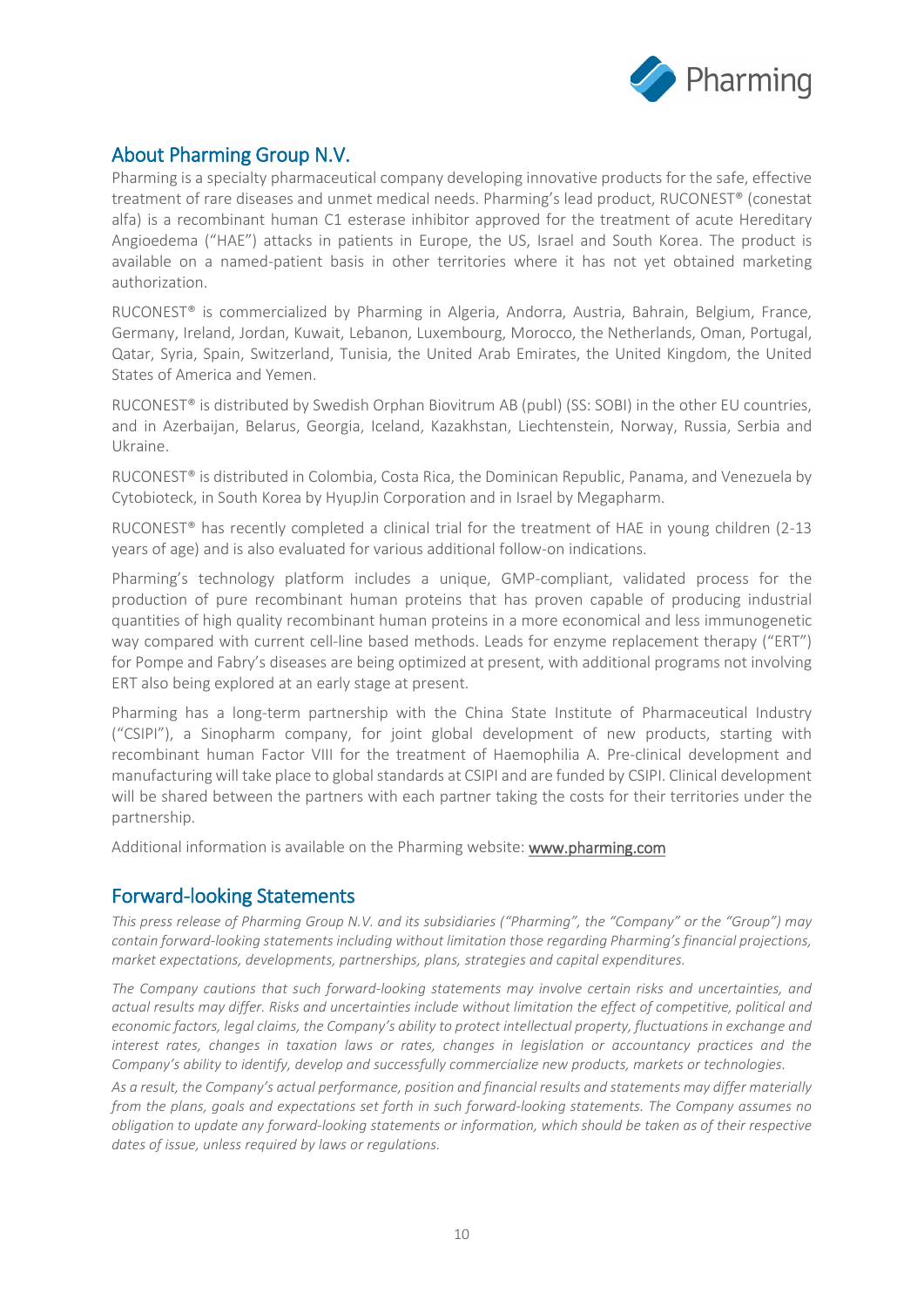

# Contact:

Pharming Group N.V. Sijmen de Vries, CEO, Tel: +31 71 524 7400 Robin Wright, CFO, Tel: +31 71 524 7432 FTI Consulting, London, UK:

Julia Phillips/ Victoria Foster Mitchell, T: +44 203 727 1136

#### LifeSpring Life Sciences Communication, Amsterdam, The Netherlands:

Leon Melens, Tel: +31 6 53 81 64 27

## Conference call information

Today, Chief Executive Officer Sijmen de Vries and Chief Financial Officer Robin Wright will discuss the preliminary financial results for 2018 in a conference call at 13.00 (CET) / 12:00 (GMT) / 07:00 (EST). To participate, please call one of the following numbers 10 minutes prior to the call:

| From the Netherlands: | +31 (0) 20 709 5189     |
|-----------------------|-------------------------|
|                       | Toll-free 0800 405 0000 |
| From the $UK:$        | +44 (0) 33 3300 0804    |
|                       | Toll-free 0800 358 9743 |
| From Belgium:         | +32 (0) 2 403 5814      |
|                       | Toll-free 0800 29913    |
| From France:          | +33 (0) 1 70 75 07 11   |
|                       | Toll-free 0800 946 608  |
| From Switzerland:     | +41 (0) 22 580 9034     |
|                       | Toll-free 0800 721 298  |
| From the $US^1$       | +1 631 913 1422         |
|                       | Toll-free 855 857 0686  |

For other numbers, please see :

[http://events.arkadin.com/ev/docs/NE\\_W2\\_TF\\_Events\\_International\\_Access\\_List.pdf](http://events.arkadin.com/ev/docs/NE_W2_TF_Events_International_Access_List.pdf)

Conference call PIN: 26644559#

#### To access the live conference on screen, please follow the link below:

*Presentation link:*  [https://arkadin-event.webex.com/arkadin-event/onstage/g.php?MTID=e0c4c862448bba6c64e4b76930630](https://arkadin-event.webex.com/arkadin-event/onstage/g.php?MTID=e0c4c862448bba6c64e4b769306308ac7) [8ac7](https://arkadin-event.webex.com/arkadin-event/onstage/g.php?MTID=e0c4c862448bba6c64e4b769306308ac7)*.*

Presentation Password: 301281321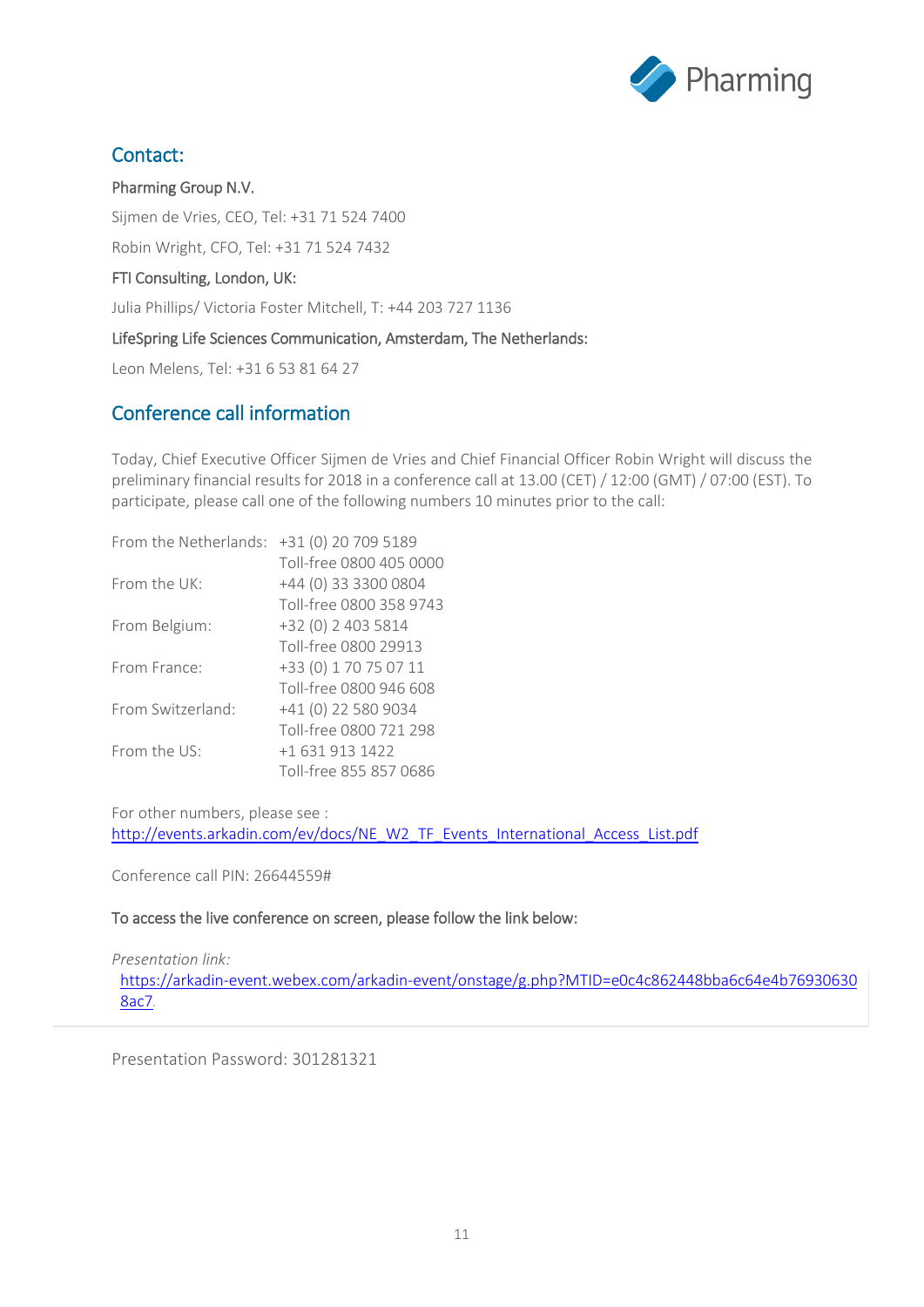

# Pharming Group N.V.

### Preliminary Consolidated Financial Statements (Unaudited) For the year ended 31 December 2018

Consolidated Statement of Income

Consolidated Statement of Comprehensive Income

Consolidated Balance Sheet

Consolidated Statement of Changes in Equity

Consolidated Statement of Cash Flows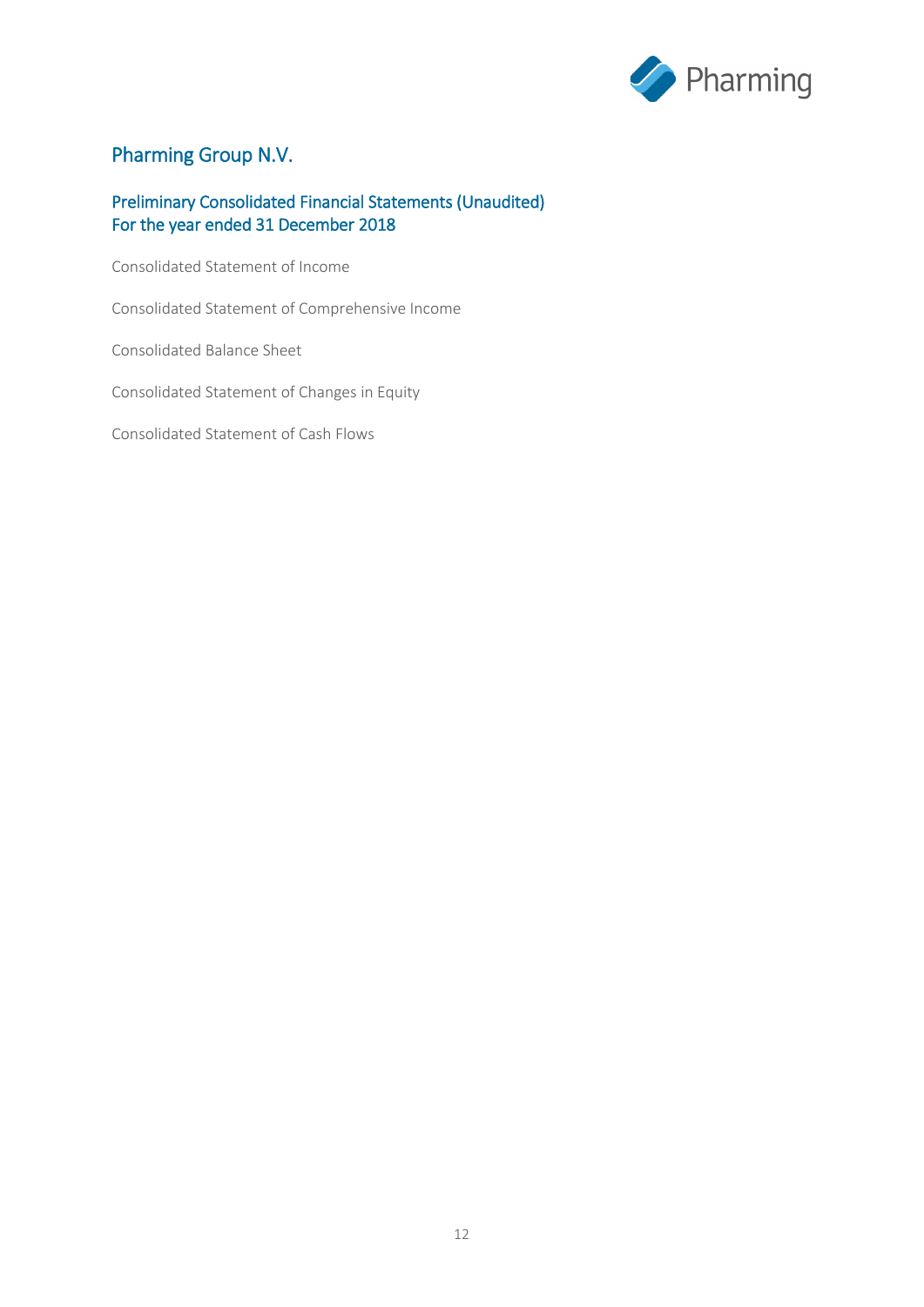

### Consolidated Statement of Income

For the year ended 31 December

| Amounts in € '000                                 | 2018      | 2017<br>restated* |
|---------------------------------------------------|-----------|-------------------|
| Product sales                                     | 134,326   | 88,677            |
| License fees                                      | 804       | 943               |
| <b>Revenues</b>                                   | 135,130   | 89,620            |
| Costs of sales                                    | (22, 180) | (12, 445)         |
| Gross profit                                      | 112,950   | 77,175            |
| Other income                                      | 684       | 790               |
| Research and development                          | (28, 882) | (18, 657)         |
| General and administrative                        | (12, 221) | (5, 974)          |
| Marketing and sales                               | (34, 539) | (31, 422)         |
| Costs                                             | (75, 642) | (56,053)          |
| <b>Operating result</b>                           | 37,992    | 21,912            |
| Fair value gain (loss) on revaluation derivatives | (495)     | (42,063)          |
| Other financial income and expenses               | (36, 640) | (65, 538)         |
| Financial income and expenses                     | (37, 135) | (107, 601)        |
| Result before income tax                          | 857       | (85, 689)         |
| Income tax credit/(expense)                       | 24,136    | 9,442             |
| Net result for the year                           | 24,993    | (76, 247)         |
| Attributable to:                                  |           |                   |
| Owners of the parent                              | 24,993    | (76, 247)         |
| Total net result                                  | 24,993    | (76, 247)         |
| Basic earnings per share $(\epsilon)$             | 0.041     | (0.152)           |
| Fully-diluted earnings per share $(\epsilon)$     | 0.038     | n/a               |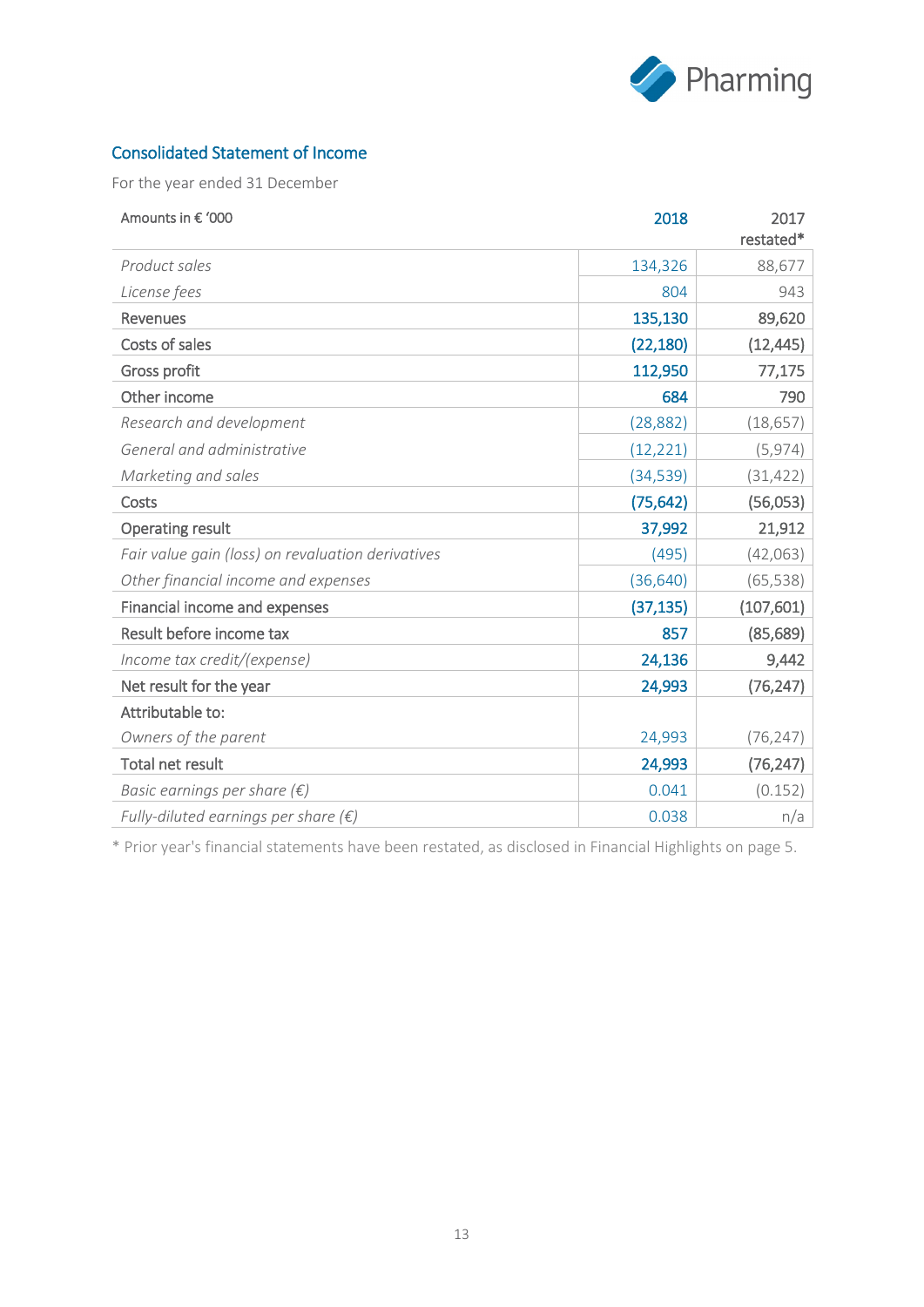

# Consolidated Statement of Comprehensive Income

For the year ended 31 December

| Amounts in € '000                                             | 2018   | 2017<br>restated* |
|---------------------------------------------------------------|--------|-------------------|
| Net result for the year                                       | 24,993 | (76, 247)         |
| Currency translation differences                              | 348    | (998)             |
| Items that may be subsequently reclassified to profit or loss | 348    | (998)             |
| Other comprehensive income, net of tax                        | 348    | (998)             |
| Total comprehensive income for the year                       | 25,341 | (77, 245)         |
| Attributable to:                                              |        |                   |
| Owners of the parent                                          | 25,341 |                   |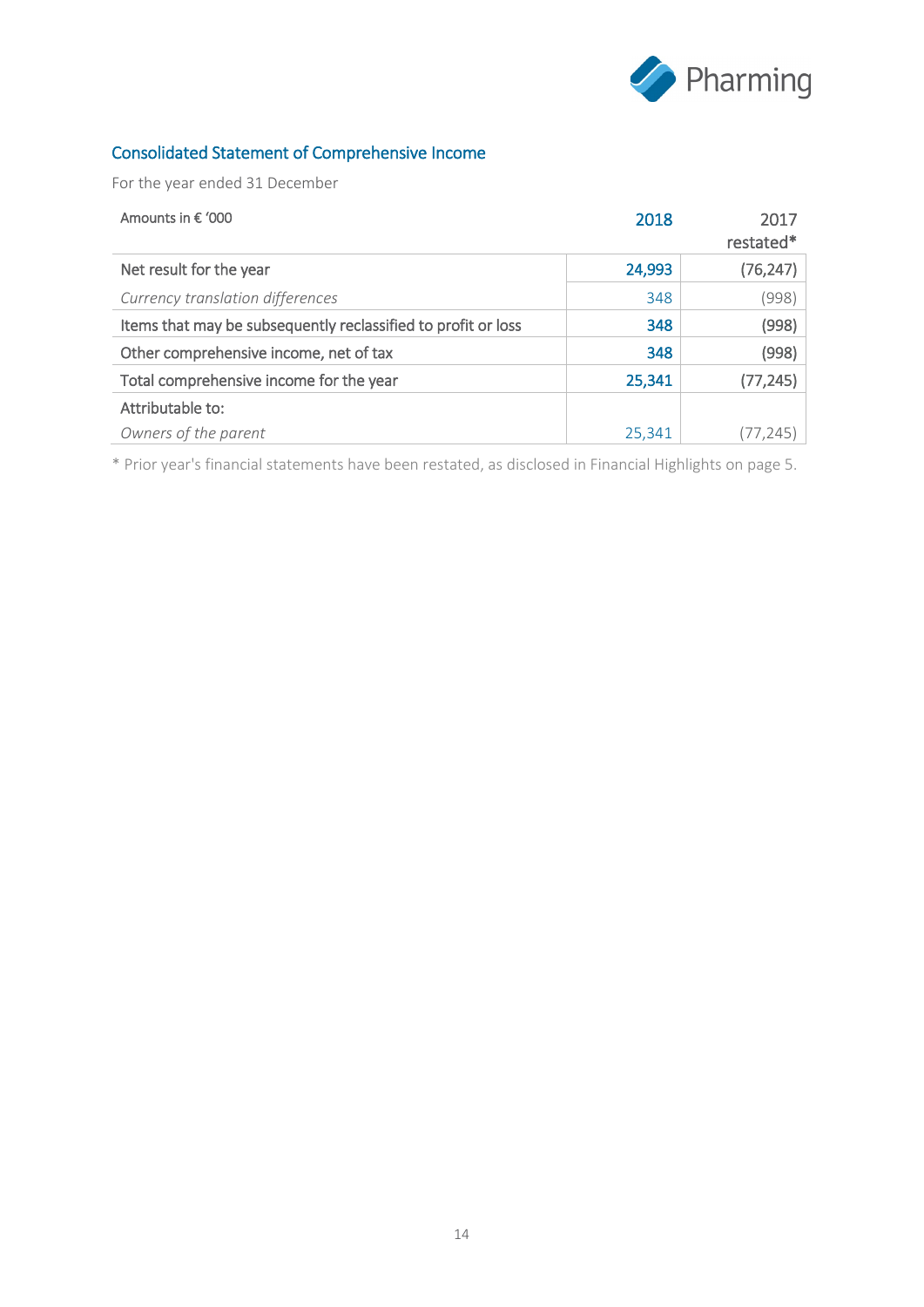

### Consolidated Balance Sheet

As at 31 December

| Amounts in € '000                   | 2018       | 2017       |
|-------------------------------------|------------|------------|
|                                     |            | restated*  |
| Non-current assets                  |            |            |
| Intangible assets                   | 52,435     | 56,631     |
| Property, plant and equipment       | 8,402      | 8,234      |
| Long-term prepayments               | 2,006      | 2,296      |
| Deferred tax asset                  | 35,082     | 9,442      |
| Restricted cash                     | 1,204      | 1,336      |
| Total non-current assets            | 99,129     | 77,939     |
| <b>Current assets</b>               |            |            |
| Inventories                         | 17,315     | 18,334     |
| Trade and other receivables         | 17,814     | 11,260     |
| Cash and cash equivalents           | 80,311     | 58,657     |
| Total current assets                | 115,440    | 88,251     |
| <b>Total assets</b>                 | 214,569    | 166,190    |
|                                     |            |            |
| Equity                              |            |            |
| Share capital                       | 6,215      | 5,790      |
| Share premium*                      | 387,525    | 363,818    |
| Legal reserves                      | (590)      | (938)      |
| Accumulated deficit                 | (331, 399) | (352, 560) |
| Shareholders' equity                | 61,751     | 16,110     |
|                                     |            |            |
| Non-current liabilities             |            |            |
| Loans and borrowings*               | 37,267     | 59,161     |
| Deferred tax liabilities            | 87         |            |
| Contract liabilities                | 667        | 1,467      |
| Finance lease liabilities           | 164        | 390        |
| Other financial liabilities         | 32,034     | 28,319     |
| Total non-current liabilities       | 70,219     | 89,337     |
|                                     |            |            |
| <b>Current liabilities</b>          |            |            |
| Loans and borrowings*               | 35,235     | 22,398     |
| Contract liabilities                | 800        | 804        |
| Derivative financial liabilities*   | 228        | 10,080     |
| Trade and other payables            | 28,589     | 27,198     |
| Finance lease liabilities           | 263        | 263        |
| Other financial liabilities         | 17,484     |            |
| Total current liabilities           | 82,599     | 60,743     |
|                                     |            |            |
| <b>Total equity and liabilities</b> | 214,569    | 166,190    |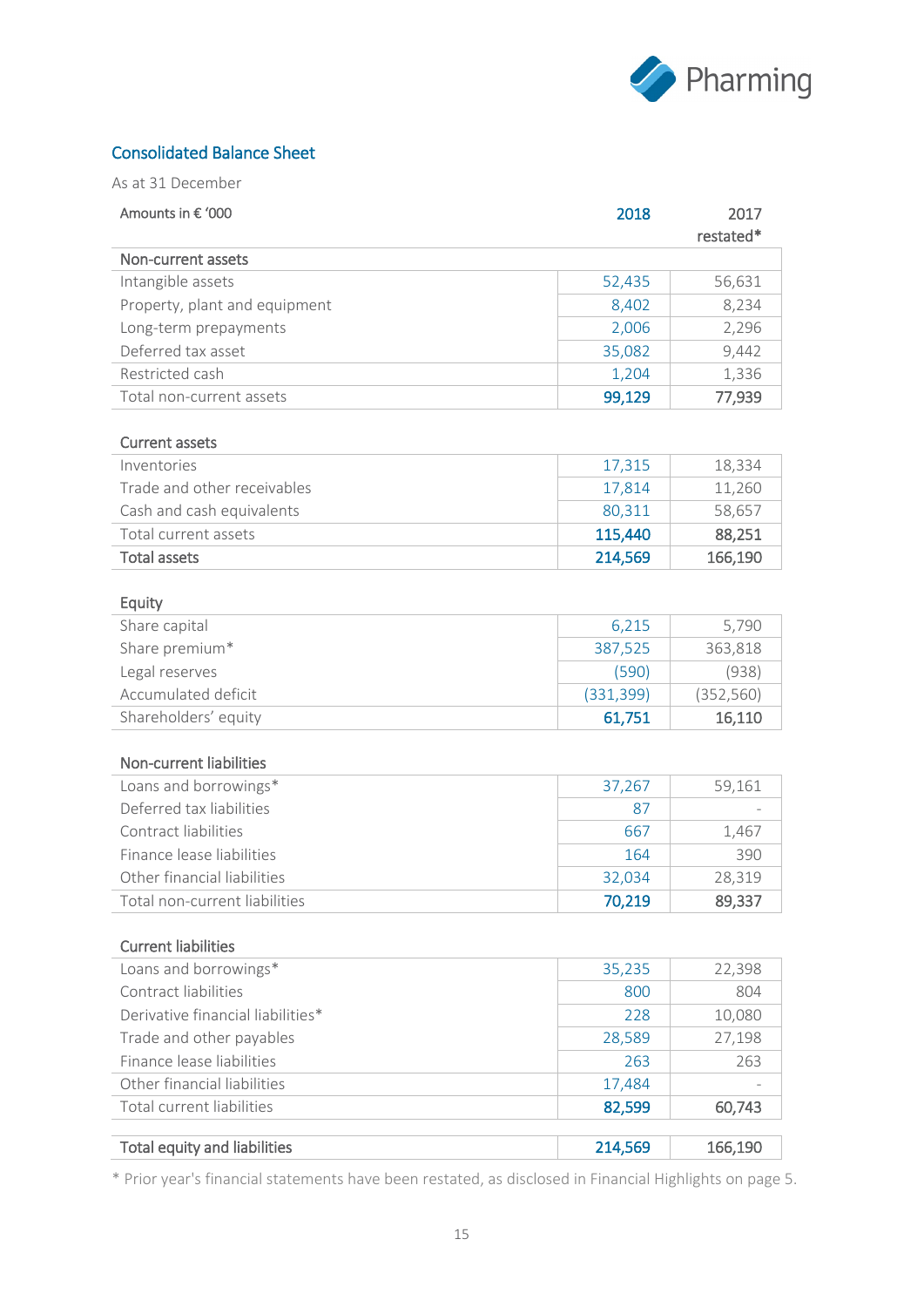

## Consolidated Statement of Changes in Equity

For the year ended 31 December 2018

| Amounts in € '000                                      | Number of<br>shares ('000) | Share<br>capital | Share<br>Premium |
|--------------------------------------------------------|----------------------------|------------------|------------------|
| <b>Balance at 1 January 2017</b>                       | 455,587                    | 4,556            | 301,876          |
| Result for the year*                                   |                            |                  |                  |
| Other comprehensive income for the year                |                            |                  |                  |
| Total comprehensive income for the year                | $\qquad \qquad -$          | $\blacksquare$   |                  |
| Share-based compensation                               |                            |                  |                  |
| Bonuses settled in shares                              | 909                        | $\circ$          | 246              |
| Shares issued for cash/conversion of bonds             | 63,477                     | 635              | 43,872           |
| Warrants exercised/ issued                             | 58,123                     | 581              | 17,657           |
| Options exercised                                      | 919                        | 9                | 167              |
| Total transactions with owners,                        | 123,428                    | 1,234            | 61,942           |
| recognized directly in equity                          |                            |                  |                  |
| Balance at 31 December 2017                            | 579,015                    | 5,790            | 363,818          |
| Restatement                                            |                            |                  |                  |
| Balance at 31 December 2017 after restatement          | 579,015                    | 5,790            | 363,818          |
| Result for the year                                    |                            |                  |                  |
| Other comprehensive income for the year                |                            |                  |                  |
| Total comprehensive income for the year                |                            |                  |                  |
| Share-based compensation                               |                            |                  |                  |
| Bonuses settled in shares                              | 1,625                      | 16               | 1,284            |
| Shares issued for cash / conversions of bonds          | 2,746                      | 28               | 3,117            |
| Warrants exercised/ issued                             | 11,122                     | 111              | 2,305            |
| Options exercised                                      | 26,993                     | 270              | 17,001           |
| Total transactions with owners, recognized directly in | 42,486                     | 425              | 23,707           |
| equity                                                 |                            |                  |                  |
| Balance at 31 December 2018                            | 621,501                    | 6,215            | 387,525          |

Attributable to owners of the parent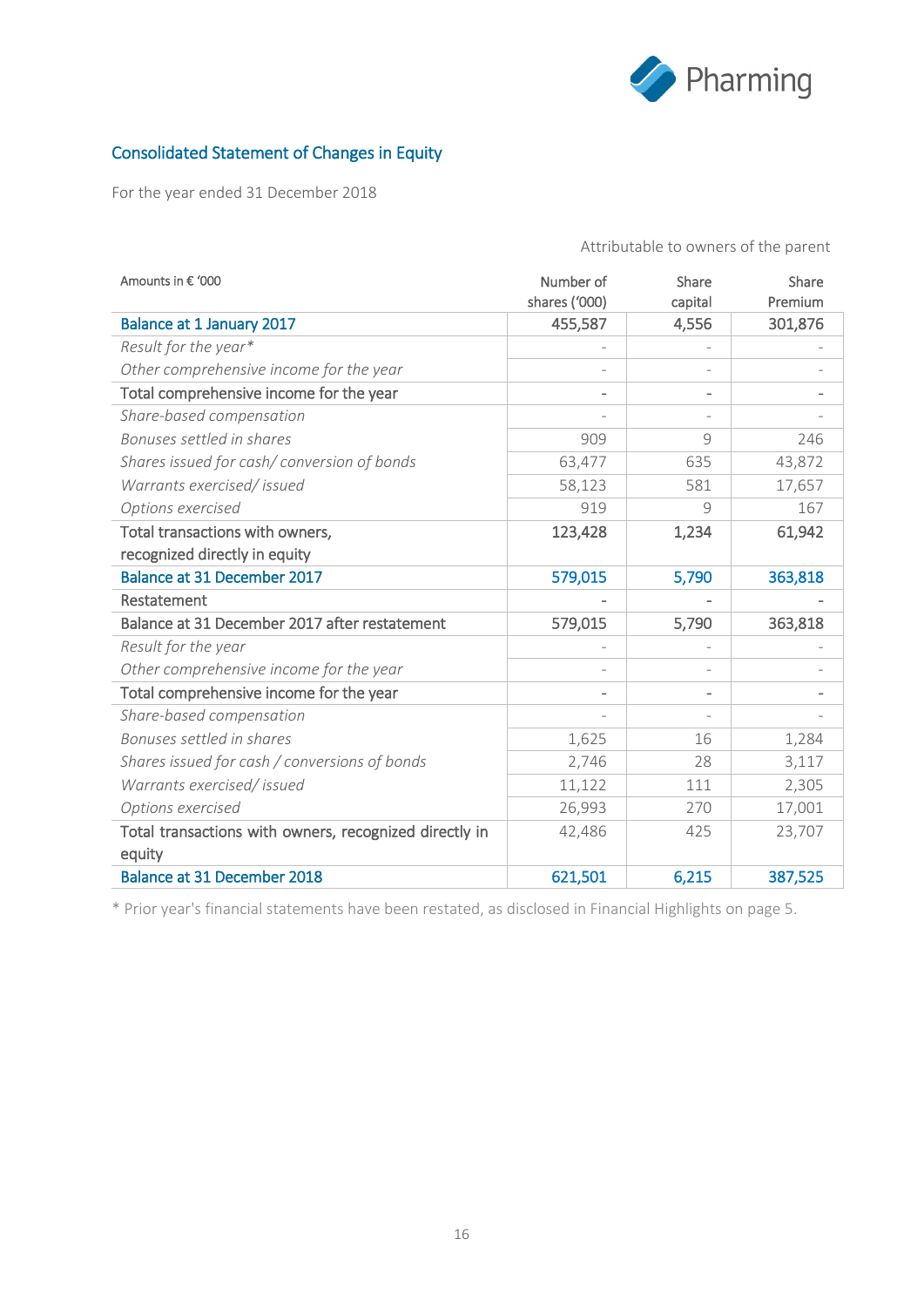

### Consolidated Statement of Changes in Equity (Continued)

For the year ended 31 December 2018

Attributable to owners of the parent

| Amounts in € '000                             | Legal<br>reserves        | Accumulated<br>Deficit | <b>Total Equity</b> |
|-----------------------------------------------|--------------------------|------------------------|---------------------|
| Balance at 1 January 2017                     | 60                       | (279, 025)             | 27,467              |
| Result for the year                           |                          | (76, 247)              | (76, 247)           |
| Other comprehensive income for the year       | (998)                    |                        | (998)               |
| Total comprehensive income for the year       | (998)                    | (76, 247)              | (77, 245)           |
| Share-based compensation                      |                          | 2,712                  | 2,712               |
| Bonuses settled in shares                     |                          |                        | 255                 |
| Shares issued for cash/conversion of bonds    |                          |                        | 44,507              |
| Warrants exercised/ issued                    |                          |                        | 18,238              |
| Options exercised                             |                          |                        | 176                 |
| Total transactions with owners,               |                          | 2,254                  | 65,888              |
| recognized directly in equity                 |                          |                        |                     |
| Balance at 31 December 2017*                  | (938)                    | (352, 560)             | 16,110              |
| Restatement                                   |                          |                        |                     |
| Balance at 31 December 2017 after restatement | (938)                    | (352, 560)             | 16,110              |
| Result for the year                           |                          | 24,993                 | 24,993              |
| Other comprehensive income for the year       | 348                      |                        | 348                 |
| Total comprehensive income for the year       | 348                      | 24,993                 | 25,341              |
| Share-based compensation                      | $\overline{\phantom{0}}$ | 2,531                  | 2,531               |
| Bonuses settled in shares                     |                          | (606)                  | 694                 |
| Shares issued for cash / conversions of bonds |                          |                        | 3,145               |
| Warrants exercised/ issued                    |                          |                        | 2,416               |
| Options exercised                             |                          | (5, 757)               | 11,514              |
| Total transactions with owners,               |                          | (3,832)                | 20,300              |
| recognized directly in equity                 |                          |                        |                     |
| <b>Balance at 31 December 2018</b>            | (590)                    | (331, 399)             | 61,751              |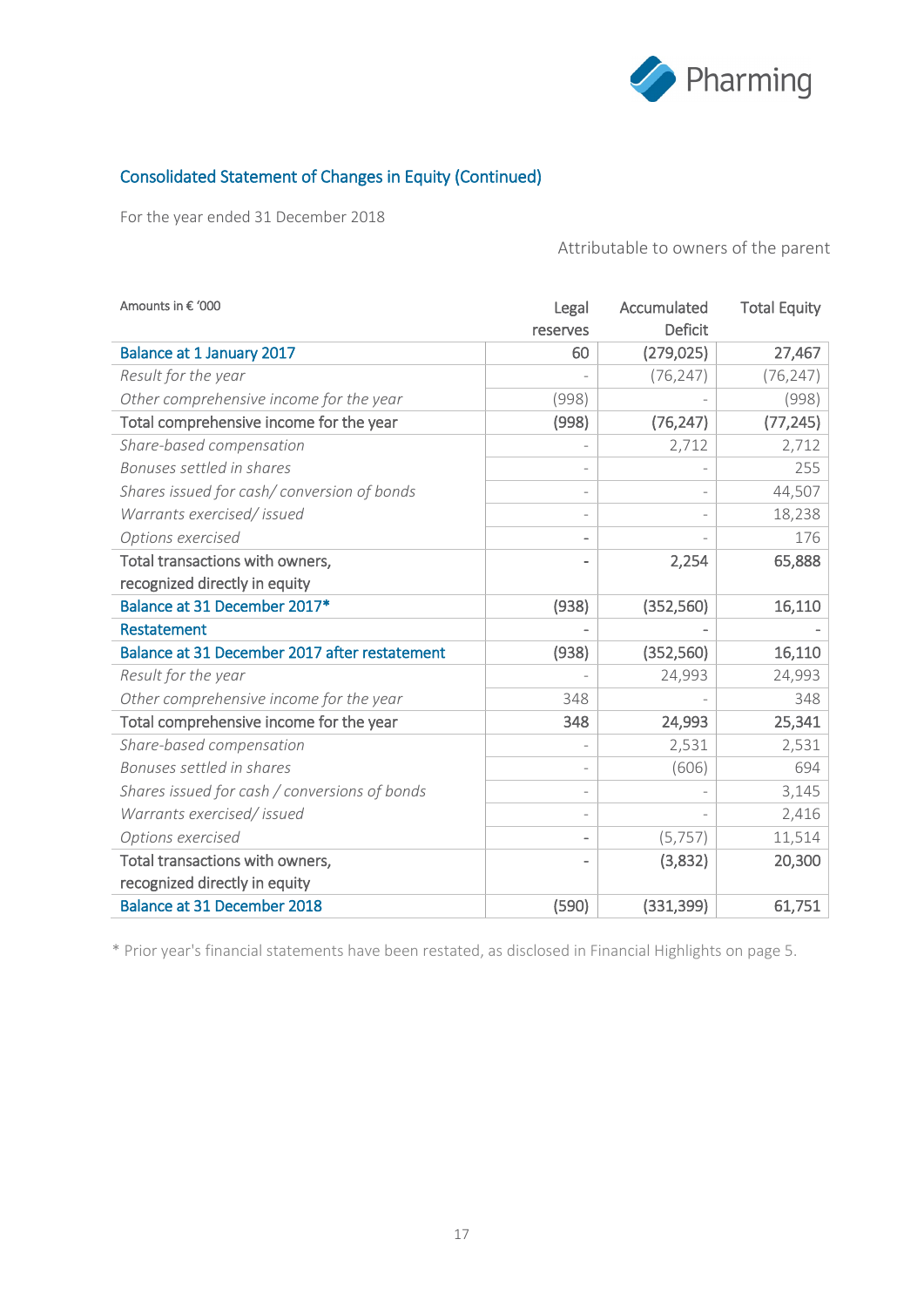

# Consolidated Statement of Cash Flows

For the year ended 31 December

| Amounts in €'000                                                     | 2018      | 2017      |
|----------------------------------------------------------------------|-----------|-----------|
| <b>Operating result</b>                                              | 37,992    | 21,912    |
| Non-cash adjustments:                                                |           |           |
| Depreciation, amortization                                           | 6,559     | 3,415     |
| Accrued employee benefits                                            | 3,270     | 2,712     |
| Deferred license fees                                                | (804)     | (943)     |
| Operating cash flows before changes in working capital               | 47,017    | 27,096    |
| Changes in working capital:                                          |           |           |
| Inventories                                                          | 1,019     | (393)     |
| Trade and other receivables                                          | (6, 554)  | (3, 345)  |
| Payables and other current liabilities                               | 1,391     | 14,837    |
| Total changes in working capital                                     | (4, 144)  | 11,099    |
| Changes in non-current assets, liabilities and equity                | (1,098)   | 15        |
| Cash generated from / (used in) operations before interest and taxes | 41,775    | 38,210    |
| Interest received                                                    | 18        | 3         |
| Income taxes paid                                                    | (1, 417)  |           |
| Net cash flows generated from / (used in) operating activities       | 40,376    | 38,213    |
| Capital expenditure for property, plant and equipment                | (2,496)   | (3, 248)  |
| Investment in intangible assets                                      | (1, 273)  | (2, 797)  |
| Acquisition of business                                              |           |           |
| Net cash flows generated from / (used in) investing activities       | (3,769)   | (6,045)   |
| Proceeds of debt loans and borrowings                                |           | 91,333    |
| Payments of transaction fees and expenses                            |           | (3, 352)  |
| Prepayment on loans and borrowings                                   | (15, 137) | (86, 258) |
| Redemption of bonds                                                  | (2, 257)  | (3,934)   |
| Interest on loans                                                    | (11,063)  | (7, 877)  |
| Proceeds of equity and warrants                                      | 10,496    | 6,833     |
| Net cash flows generated from / (used in) financing activities       | (17,961)  | (3,255)   |
| Increase (decrease) of cash                                          | 18,646    | 28,913    |
| Exchange rate effects                                                | 2,876     | (1,057)   |
| Cash and cash equivalents at 1 January                               | 59,993    | 32,137    |
| Total cash and cash equivalents at 31 December                       | 81,515    | 59,993    |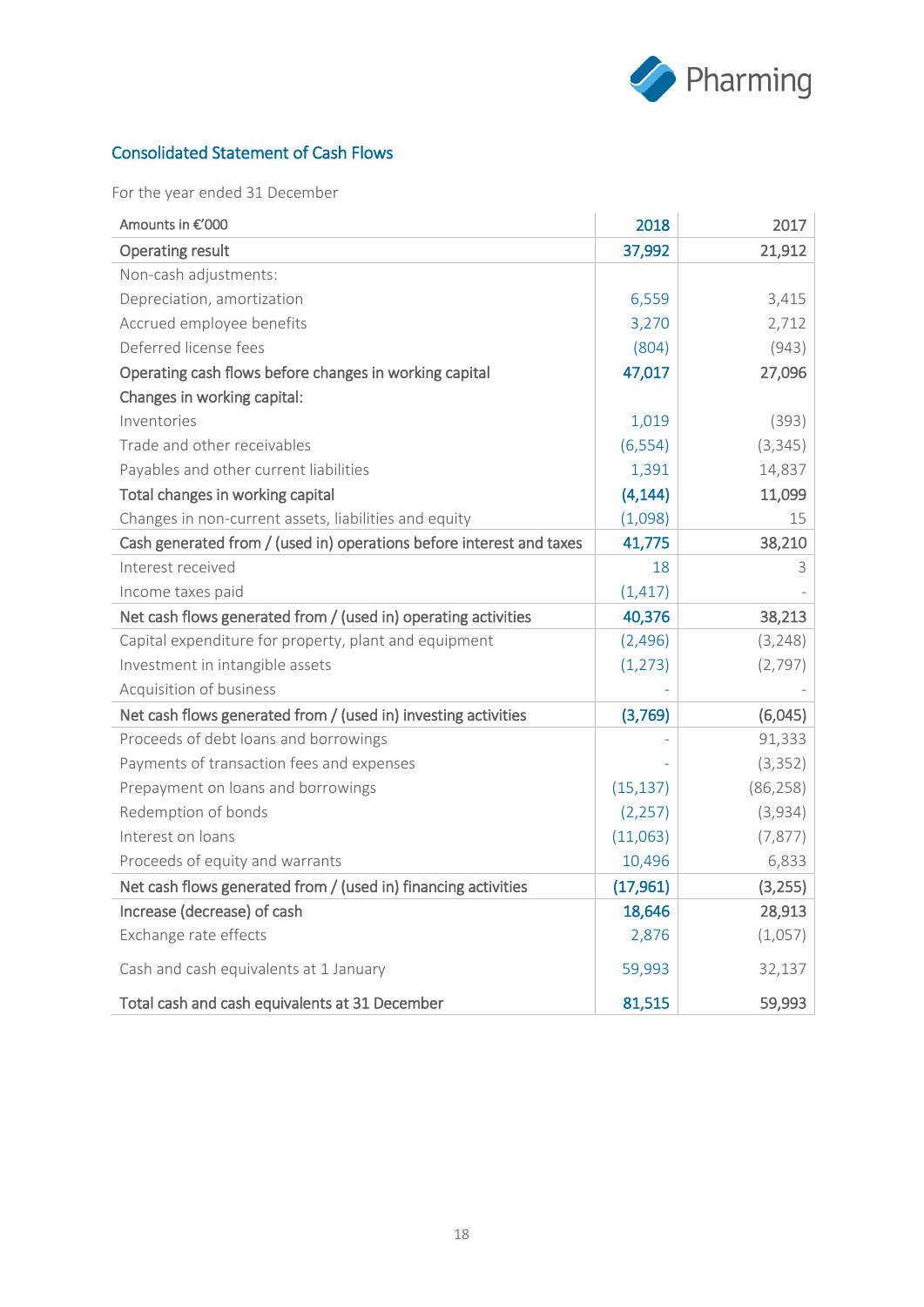

### Appendix: Main Financial Statements reported in US dollars

*The original Financial Statements are reported in Euros. In case of differences of interpretation between the Financial Statements in US Dollars and the Financial Statements in Euros, the Financial Statements in Euros will prevail.* 

### Consolidated Statement of Income (in US dollars)

For the year ended 31 December

| Amounts in \$ '000                                | 2018      | 2017       |
|---------------------------------------------------|-----------|------------|
|                                                   |           | restated*  |
| Product sales                                     | 158,773   | 100,223    |
| License fees                                      | 950       | 1,066      |
| <b>Revenues</b>                                   | 159,724   | 101,289    |
| Costs of sales                                    | (26, 127) | (14,065)   |
| Gross profit                                      | 133,507   | 87,223     |
| Other income                                      | 808       | 893        |
| Research and development                          | (34, 139) | (21,086)   |
| General and administrative                        | (14, 445) | (6, 752)   |
| Marketing and sales                               | (40, 825) | (35, 513)  |
| Costs                                             | (89, 409) | (63, 351)  |
| <b>Operating result</b>                           | 44,907    | 24,765     |
| Fair value gain (loss) on revaluation derivatives | (585)     | (47, 540)  |
| Other financial income and expenses               | (43, 308) | (74, 071)  |
| Financial income and expenses                     | (43,894)  | (121, 611) |
| Result before income tax                          | 1,013     | (96, 846)  |
| Income tax credit/(expense)                       | 28,529    | 10,671     |
| Net result for the year                           | 29,542    | (86, 174)  |
| Attributable to:                                  |           |            |
| Owners of the parent                              | 29,542    | (86, 174)  |
| Total net result                                  | 29,542    | (86, 174)  |
| Basic earnings per share $(5)$                    | 0.048     | (0.172)    |
| Fully-diluted earnings per share $(\xi)$          | 0.045     | n/a        |